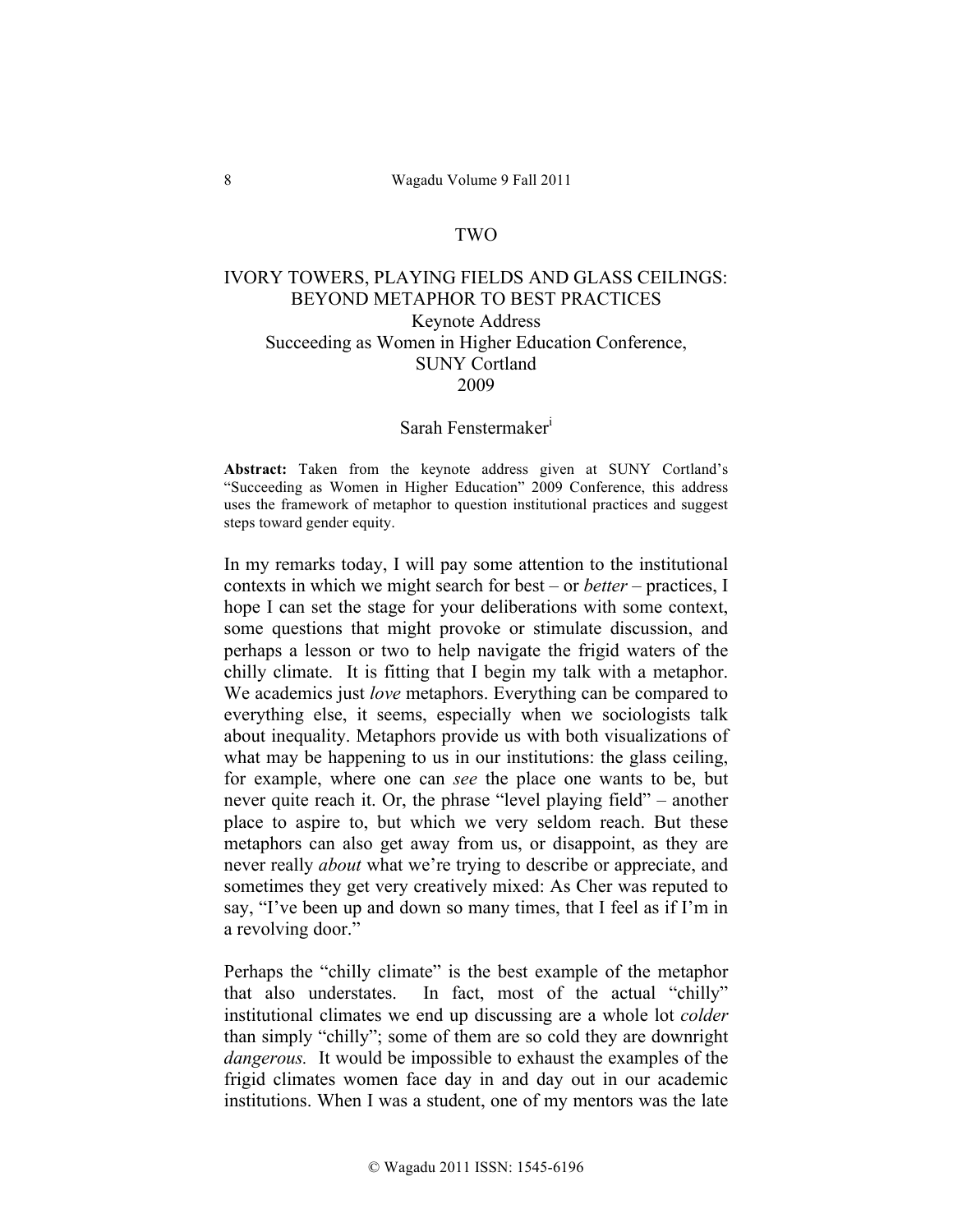well-known feminist sociologist, Alice Rossi. Introduced to a male faculty member at the University of Chicago one evening now over 50 years ago, he asked her what she did. When she replied, "I'm a sociologist", he replied, "My, that must be difficult to do at home." Twenty years later, when my colleague Janet Lever looked for a job, she was turned down by the sociology chair at a major university because they already had their "woman" (Lever, 1995). Referencing that same period in the 1970s, Judy Long, now emeritus at Syracuse, spoke of her time at the University of Chicago:

> The history of women faculty at the University of Chicago is a ghostly one, haunted by the absence of women scholars who have been "disappeared". For all I know, feminism persists at the University of Chicago in the same distinctive form: each one teaches one and then expires. (Long, 1995)

Ten years later, now fast forwarding to the early 80s, as I was facing the tenure process myself, the senior men in my department (who constituted the entire voting faculty) were determining the list of outside reviewers for my case – the outside letters (usually 6-8 in number) being the most consequential element of any tenure case. Instead of a list of scholars studying work, or women's work (although no one was studying housework), or even *women*, they reasoned that the best collection of outside reviewers of my work – in addition to a list of eight others – were all the living past presidents of ASA. "That way," it was explained to me, "we can be sure that the work is of the highest quality."

Whatever we determine its *temperature* to be, the metaphor of *"climate"* does communicate an important feature of inequitable institutional cultures: climates tend to be pervasive, so we can say that in our institutions if inequality exists at all, it probably exists almost everywhere. Or, perhaps I should said it *can* exist everywhere, and this knowledge – of the power and potential of inequity – affects our work lives as much as any other feature of academic life. And this morning I'd like to talk a little about both the intractability of our institutions and their potential for change.

It is at this juncture that I must make it clear that as a sociologist I know that our institutions are constantly changing, and like all other institutions they position themselves around a variety of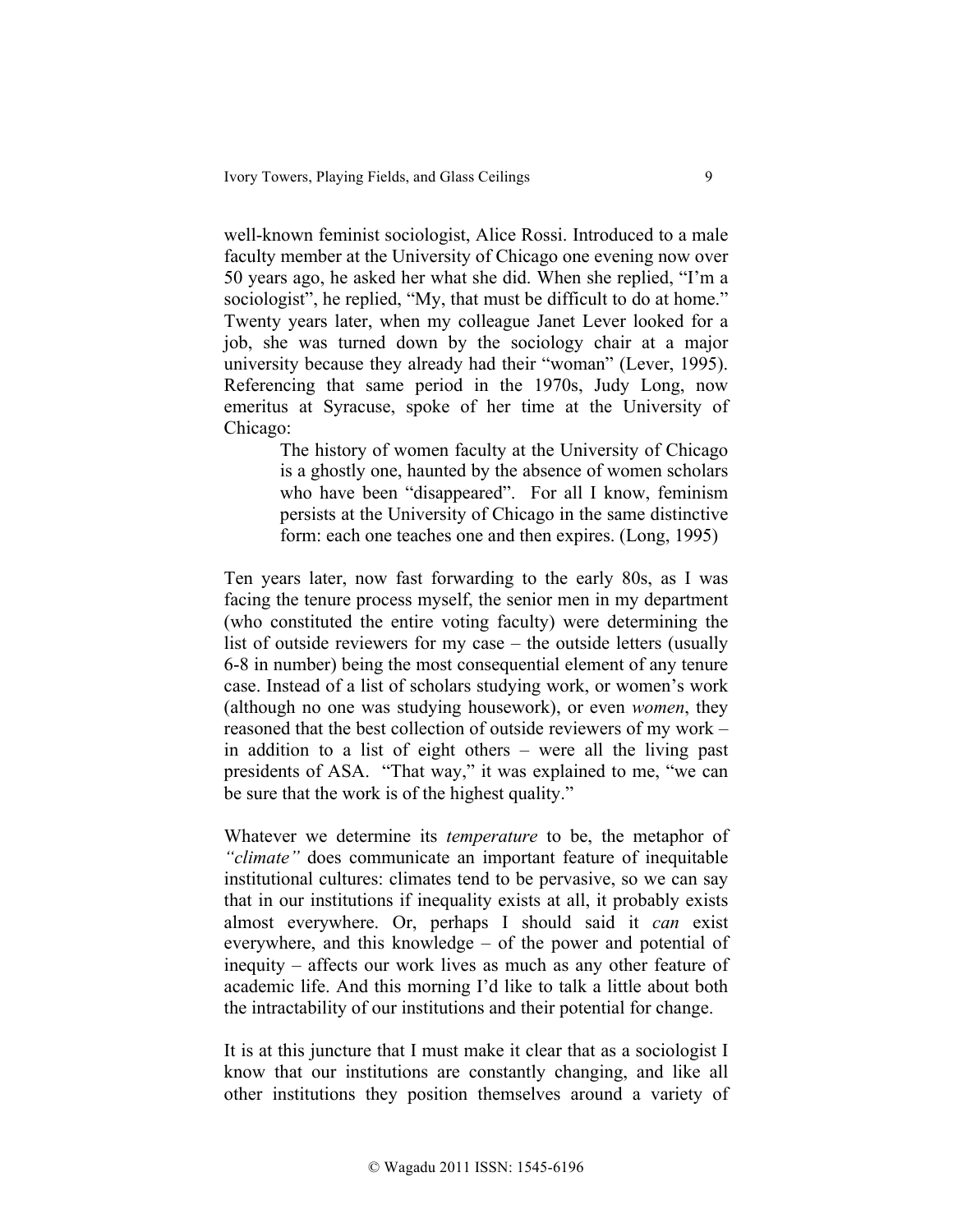principles and practices, good and bad. Indeed, one would have to argue that with the passage of Title IX and the Equal Opportunity Employment Act in the 1970s, most of our institutions were transformed by the real opening of education to women and others who had been excluded. So, no metaphors please, about whether I see the institutional "glass" as half full or half empty. I resist bifurcating almost everything – especially water levels, so I won't. In fact, levels are changing all the time.

To return to my earlier examples, from that brief evening encounter with an academic moron, Alice Rossi when on to be a founder of the National Organization for Women, President of the American Sociological Association and a prolific feminist scholar, Janet Lever went on to teach at Northwestern University, Yale, and UCLA, and Judy Long had a very successful career at Cornell and Syracuse. So, in answer to any question about whether things are changing, the answer is yes. Are they changing for the better, sure – in some places. (After all, 12.5% of the Nobel prizes this year went to women, nearly 50% of women are employed in the work force and according to the Shriver Report, and husbands now appear to take on a whopping 20% of household labor! (Boushey and O'Leary, 2009). And that's the point: the choices to make our institutions equitable or inequitable are presented to us in the everyday, in the mundane, in the quotidian institutional determinations of faculty, staff, and administrators as they go about the business of education.

Yet, even in the face of all that real change we must ask how is it that our chilly climates are so ubiquitous and have such staying power. I believe the answer lies in the mechanics of inequity, and the way we create and reaffirm inequitable relations day in and day out. Some of my recent scholarship has focused on these complicated questions, so let me get theoretical with you for just a few moments.

For a decade or so I did some work with Candace West at UC Santa Cruz on the nature of inequality, beginning with gender and then trying to think about its intersection with other categorical identities, such as race and class. This work holds some insight as to how our institutions (and their climates) sustain themselves, and what the nature of the work to change them should be.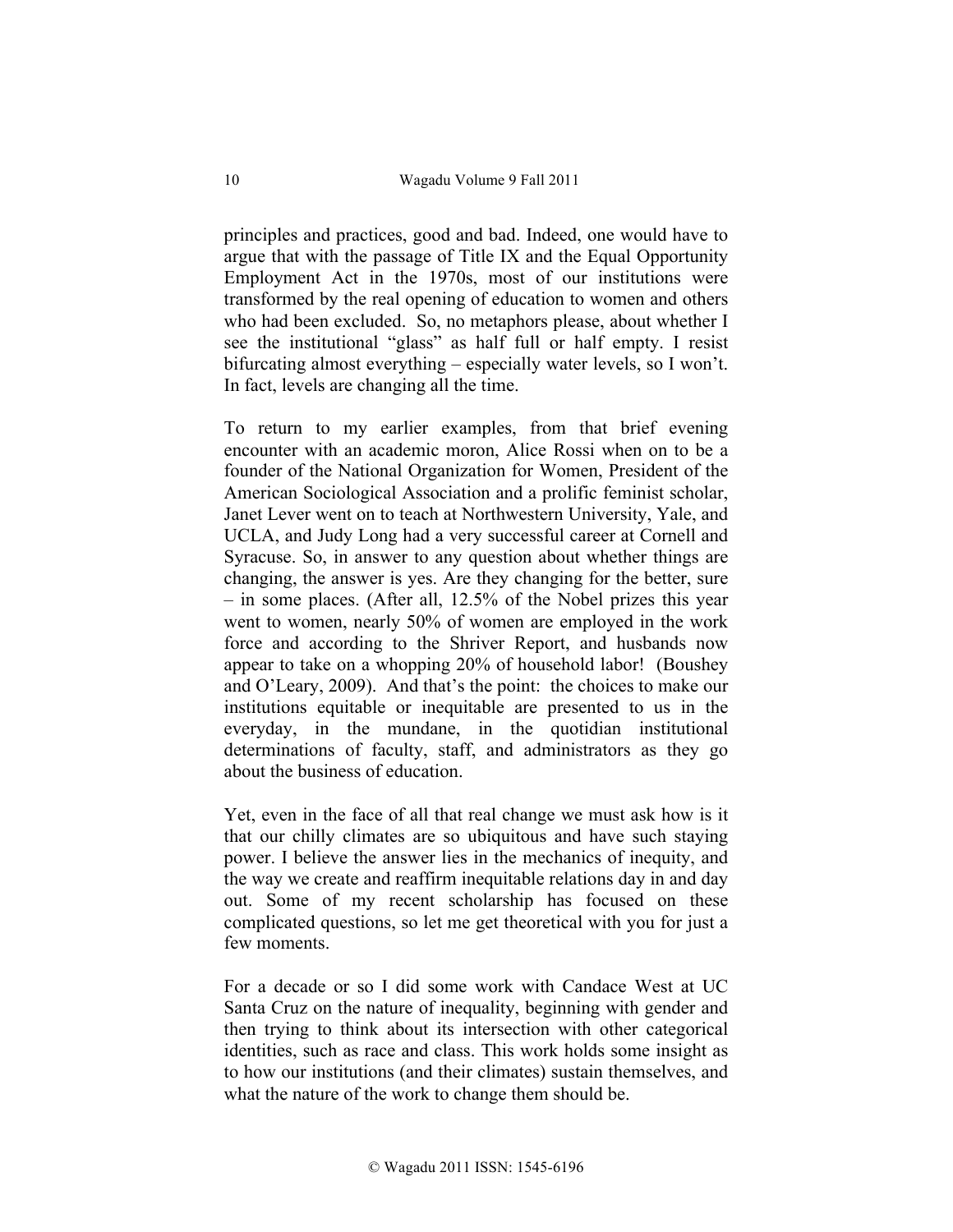In their foundational statement, Candace West and Don Zimmerman presented the concept of gender not as a fixed physical characteristic, but instead they pointed to ubiquitous activities in social life – behavioral, emotional, linguistic, and discursive -- that mark, note, remind, create, affirm and reaffirm our conviction that there is something *essentially* male or female that resides within us and justifies our initial sex categorization – female or male. And, when we see the results of all these "doings" – all the practices that indicate the naturalness of gender differences and distinctions – we then typically take them as confirmatory evidence of that selfsame naturalness. Such evidence can be constituted from historically related practices, institutionally inscribed directives, and/or rapid-fire, thoughtless interpersonal social exchange (West and Zimmerman, 1987)

Their idea was that humans may be classified as males or females, but to be treated as competent group members they must – *must* – learn to feel and demonstrate what we anticipate to be their essential womanly and manly qualities. And not just in dress or deportment, but also in myriad ways, crafted according to every conceivable characteristic of a particular setting and situation. Categorical attributions like gender are granted meaning by particular social conditions, and are given concrete expression by the specific social and historical context in which they are embedded.

Over the last 15 years, this conceptualization of gender as an accomplishment has come to be standard sociological fare. Up to that time, sex and gender were seen as pretty much the same thing, or at least related in some cloudy, unarticulated way, with sex the natural imprint and gender a sort of vague social overlay. But the relationship between them was unclear, and while Sociology asserted them to be different things, the closer one got to gender (a purportedly social construction), the more it seemed like sex (a purportedly innate and "natural" status). Instead, we conceived gender to be not a characteristic of individuals, but an emergent feature of social situations: both as an outcome of, and a rationale for various social arrangements, and a method for justifying one of the most fundamental divisions of society. (West and Zimmerman, 1987, Fenstermaker et al., 1991)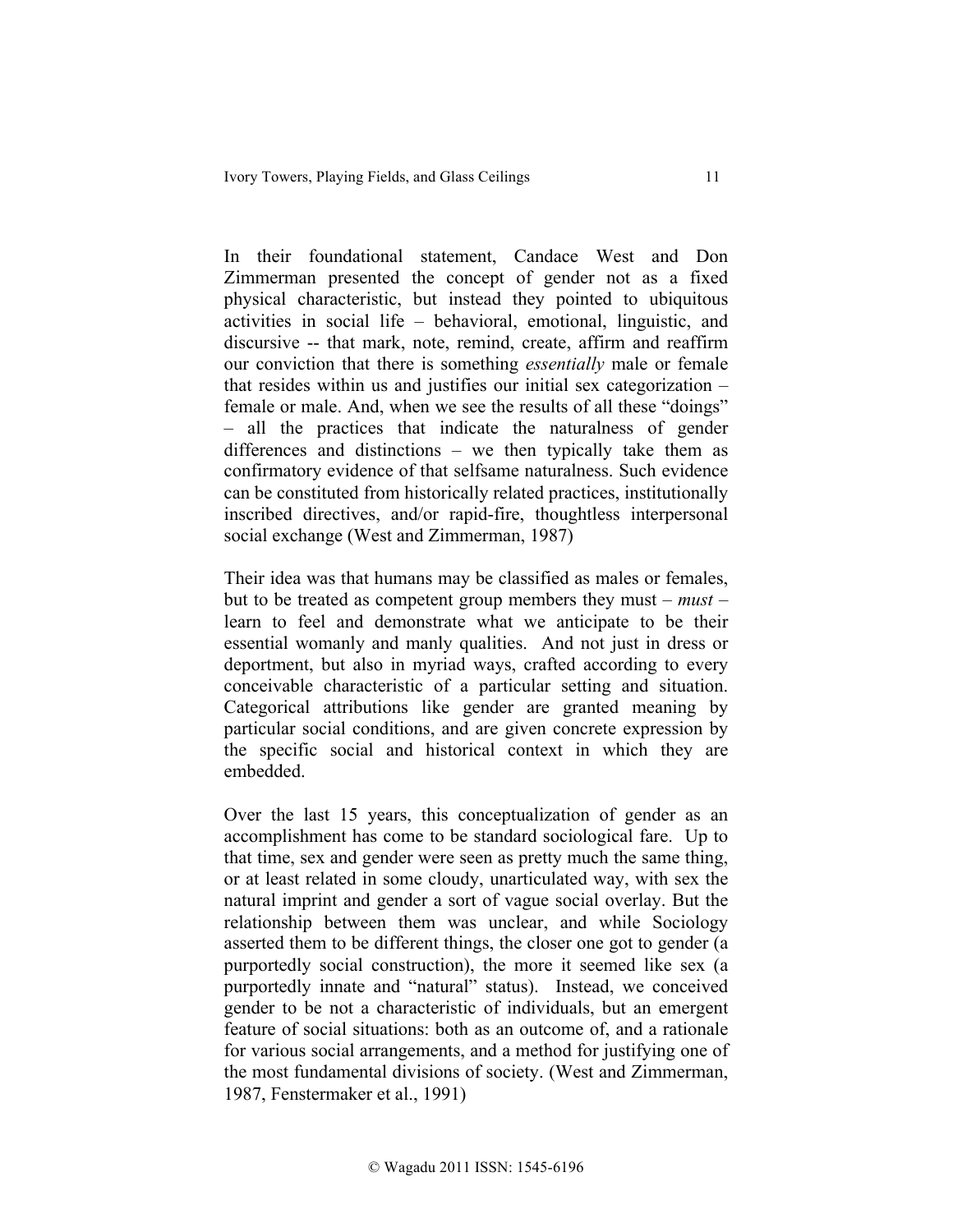One example: we exhibit all sorts of subtle and not so subtle behaviors that limit the number of woman scientists on our faculties. Institutional bureaucratic practices, long-standing sets of values and beliefs (for example, in the sanctity of departmental quality control and decision-making) and interpersonal proclivities all go into our institutional cultures and result in these outcomes. All of them are the historic or momentary reflections of the accomplishment of gender. But, often when we observe these effects we conclude that they we are not looking at the institutional legacies of constructed social practices, but at the "natural" qualities of those who are excluded. So, fewer women scientists? Well, there must be something about women that limits their capacities. Why? Well look around – we only had the one, and she never made tenure. Five women winning the Nobel Prize? There must be something about "those women" that make them so exceptional. Why? Well, we've never had so many before!

We also asked what accounted for the staying power of these mechanisms. There must be something at stake that leads us to such robust and deeply held views about the abiding differences between women and men, and why all these social arrangements that create and then point to such differences are justifiable. What is at stake that is so important? What we argue is that to be seen as appropriately placed in one's sex category – male or female -- lies at the heart of our understandings of competence as humans. How that competence is conveyed is through gender. Our legitimacy, our competence -- is confirmed – or denied in how we operate in the world as gendered people, how we negotiate the myriad particulars of social life as gendered – woman or man, boy or girl. All this matters so much because of *accountability* (Fenstermaker and West, 2002).

By 'accountability' we did not mean the holding of someone personally responsible, or blaming them for some behavior or another. Instead, we mean the ever-present *possibility* of having one's actions, circumstances, and nature be seen as "unwomanly" or "unmanly." Insofar as people know their actions are accountable, they will design their actions in relation to how others may see and describe them (e.g., as gee, that's just the sort of thing a woman *would* say"). Thus, accountability is a feature of social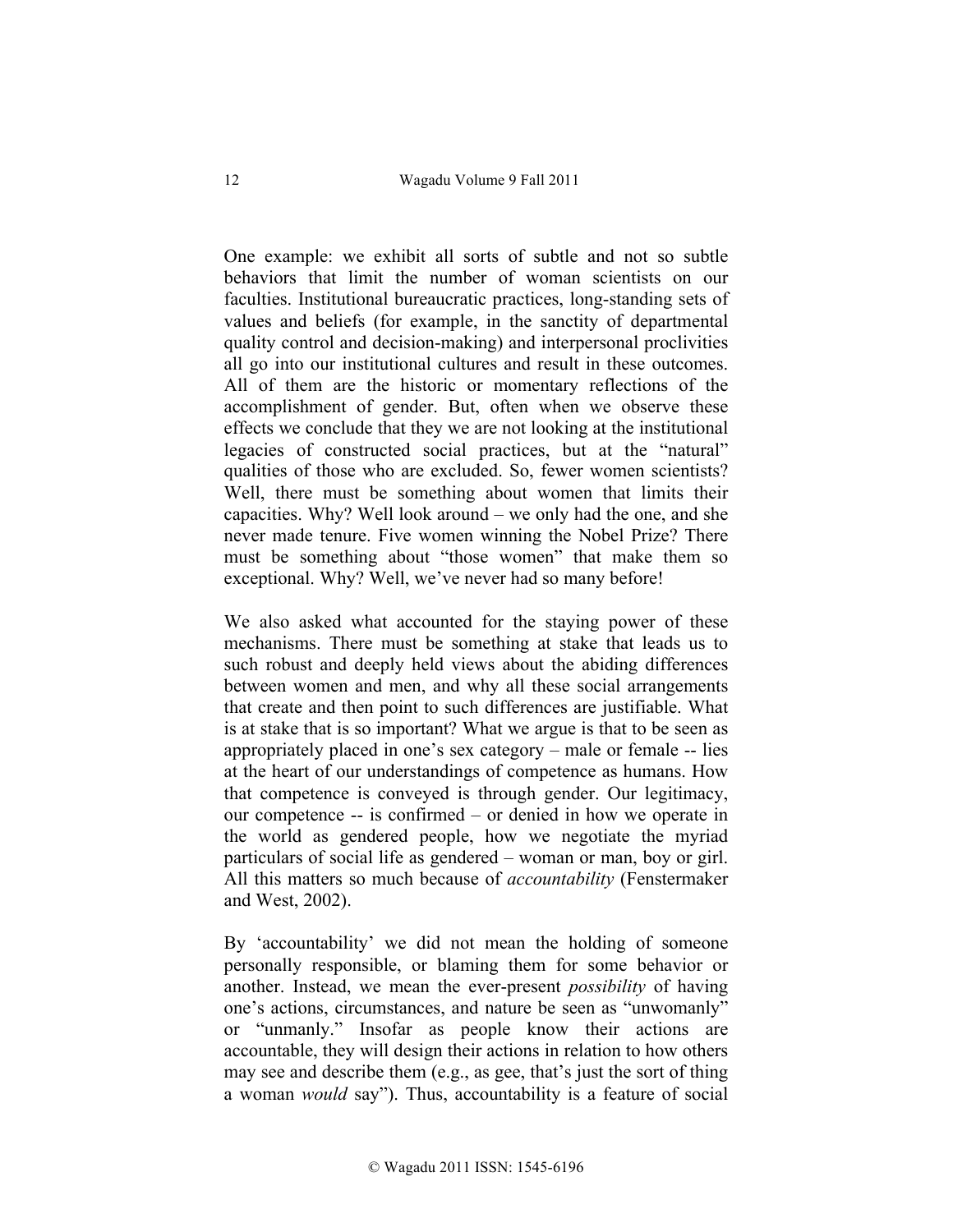relationships, and its idiom comes from the institutional arena in which those relationships are brought to life. (West and Fenstermaker, 2002)

*Doing gender*, then, is the ongoing activity of managing situated conduct to express "womanliness" or "manliness". Put another way, doing gender means creating differences between women and men. Once created, those differences are used to reinforce the "essentialness" of distinctive womanly and manly natures. Our understanding of what is at stake revolves around the consequences of gender transgressions – from failed job interviews, to feelings of awkwardness in conversation, to physical violence, depending upon each situation in which we are called upon to demonstrate (to others and ourselves) that we are appropriately and naturally gendered. So this powerful sense of accountability operates always – in situations of conformity with prevailing cultural dictates, as well as in deviation from them -- at individual and at institutional levels of human interaction. We took a page from philosopher Marilyn Frye, who wrote about gender about the time we were beginning our work:

For efficient subordination, what's wanted is that the structure appears not to be a cultural artifact kept in place by human decision or custom, but that it appears natural – that it appears to be quite a direct consequence of facts about the beast which are beyond the scope of human manipulation (Frye, 1983, quoted in West and Fenstermaker, 2002).

That thinking about gender spawned a huge number of empirical studies: from wearing makeup to bias crime to summer camps to lesbian identities to reality TV to rock bands to sexual harassment, to animal rights to children's literature to prison guards – in all of them what we saw is gender an as an ongoing, situated, social accomplishment that had myriad consequences for everyone and to which we orient constantly (See Fenstermaker and West, 2002 for a bibliography of scholarly articles employing the "doing gender" perspective.)

It wouldn't matter so much, really, if the accomplishment of gender were about empirical observations of how men are men and women are women – sort of a "Vive la difference" inventory or, as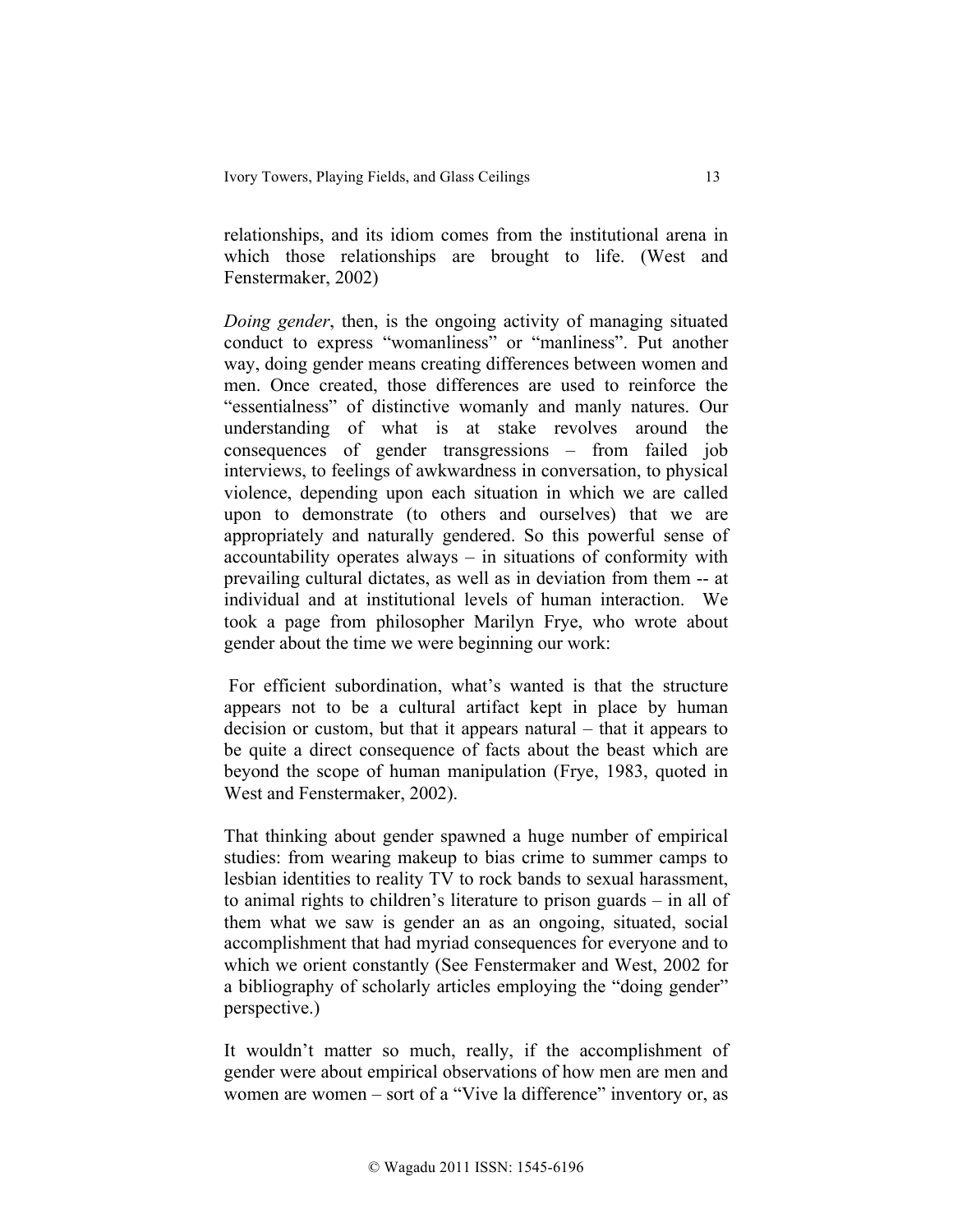if we took a little tour to Mars and Venus. Of course we do that all the time: "Oh, men. Such dogs: only interested in one thing." Or, "Oh women: such drama queens." But these very mechanisms connect the accomplishment of gender to the exercise of power and the creation of institutions that reaffirm inequality. And that's where we came to understand that we probably shouldn't only be talking only about gender.

When we went beyond gender West and I reasoned that if the concept of 'doing' gender was indeed helpful in perceiving the constructed, fluid, situated nature of inequality, then might not other forms of inequality be likewise suitable for the same application? That is, the *mechanisms* by which gender, race and class inequality outcomes are produced are comparable. From a more formal, theoretical point of view, we wanted to find a way to ask what Mari Matsuda has called, "the other question": when something looks racist, she asks, where is the patriarchy? When something seems homophobic, she asks, where are the class interests? (Matsuda, 2002).

This notion that race, class and gender operate – not with the same *outcomes* – but by the same mechanisms, was a pretty radical idea. For one thing, it rested on two premises that are easier to say than to accept: (a) that we *truly* conceive of race, class and gender, as social constructions and (b) the salience of race, class, or gender in any given interaction may not be assumed a priori; that there was no inherent or fixed hierarchy among them, and no way outside of specific social interactions to tell what would trump what. But through a lens where the simultaneous accomplishment of gender, race, and class was possible, we might see what Michael Schwalbe calls the "patterning of joint actions that constitute othering and exploitation" (Schwalbe, 2002). In the accomplishment of difference, accountability is the driving motivator; the specifics of the normative order provide the content, with social interaction serving as the medium. Doing difference renders the social arrangements based on sex category, race category and class category accountable as normal and natural, that is to say, as legitimate ways of organizing social life. Differences among people that are created by this process can then be portrayed as fundamental and enduring dispositions (Fenstermaker and West,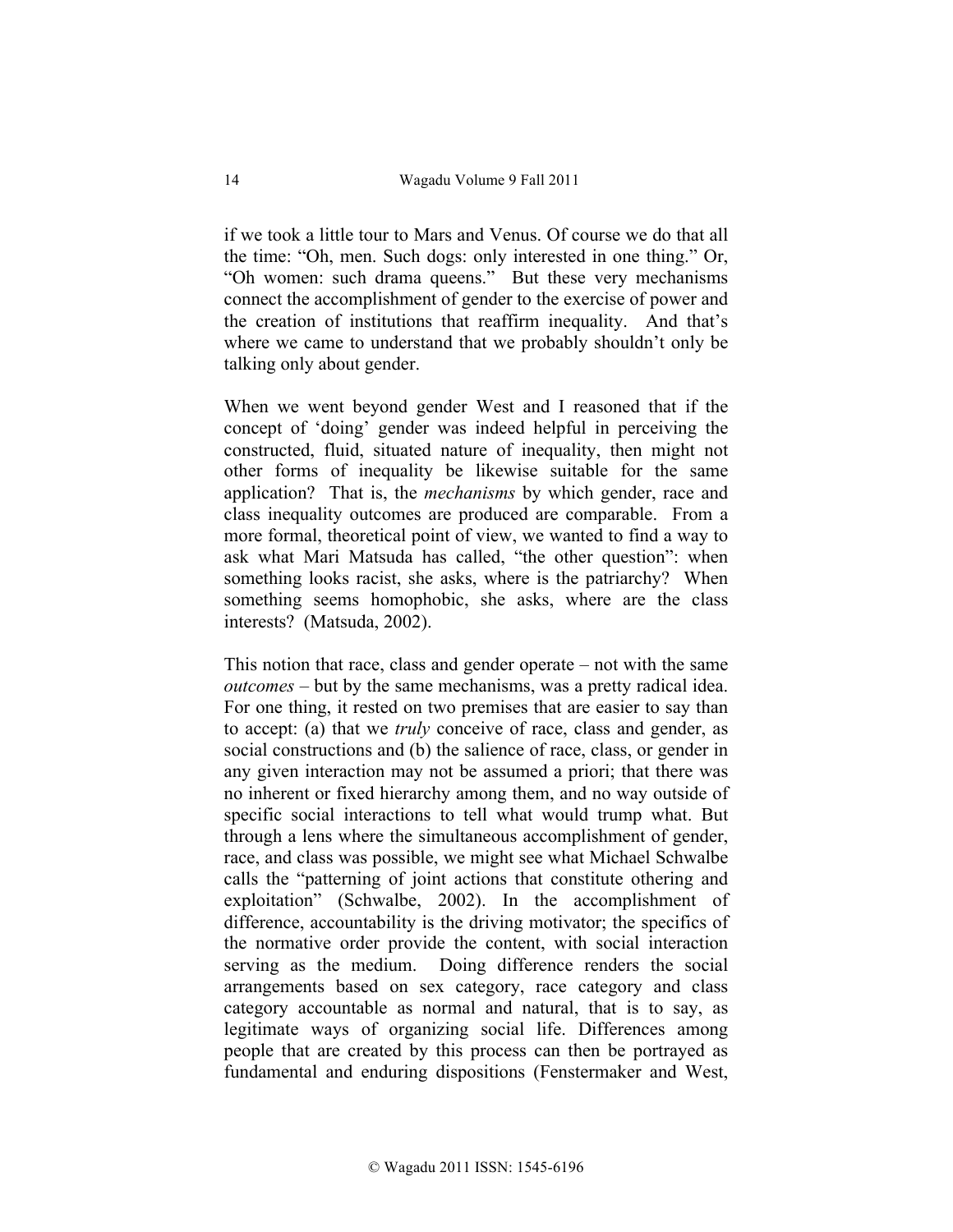2002). It is here where empirical examples are helpful, and I will offer two, very briefly.

The first is Julie Bettie's (2002) ethnographic study of Mexican-American and white working–class high school seniors in California's Central Valley. Bettie was interested in seeing how class is present, and made visible across racial boundaries. She asked herself if the girls she was studying constructed themselves as classed subjects. She found that while class was (as she called it) a "discursive absence" it is present in the accomplishment of gender and race. An example is the complex interplay implied in what she calls the "displacement" of class discourse. The young Latina's derogatory term "acting white" is firmly fixed as a description of only middle class white girls, never the working class. Moreover, the classed expressions of fashion, identity, and cultural style by the working-class girls are typically read by school authorities as expressions of hypersexuality. Thus, Bettie argues, in its use, class is both displaced and talked about at the same time, and always inflected by race and gender.

A second example is from Karen Pyke and Denise Johnson (2002) in their work on Asian American women. Interviewing 100 daughters of Korean and Vietnamese immigrants, they find that respondents narratively construct cultural worlds that allow no latitude beyond rigid patriarchal dictates, with American culture in contrast constructed as the exemplar of gender equality. As they move back and forth between cultural realms their respondents employ ideas about relevant hegemonic and subordinated femininities to guide them in their behaviors, activities, and expressions of identity. Here is a strong system of accountability, affected certainly by the conjoint interplay of gender and race to shape their experiences, and compel the respondents to consciously craft themselves for others. As one woman said, speaking of her Vietnamese male friends:

> They're like, 'you're Vietnamese and you're a girl, and you don't know how to cook?!?' I'm like, 'No, what's wrong with that?' And they go, 'Oh, you're not a Vietnamese girl.'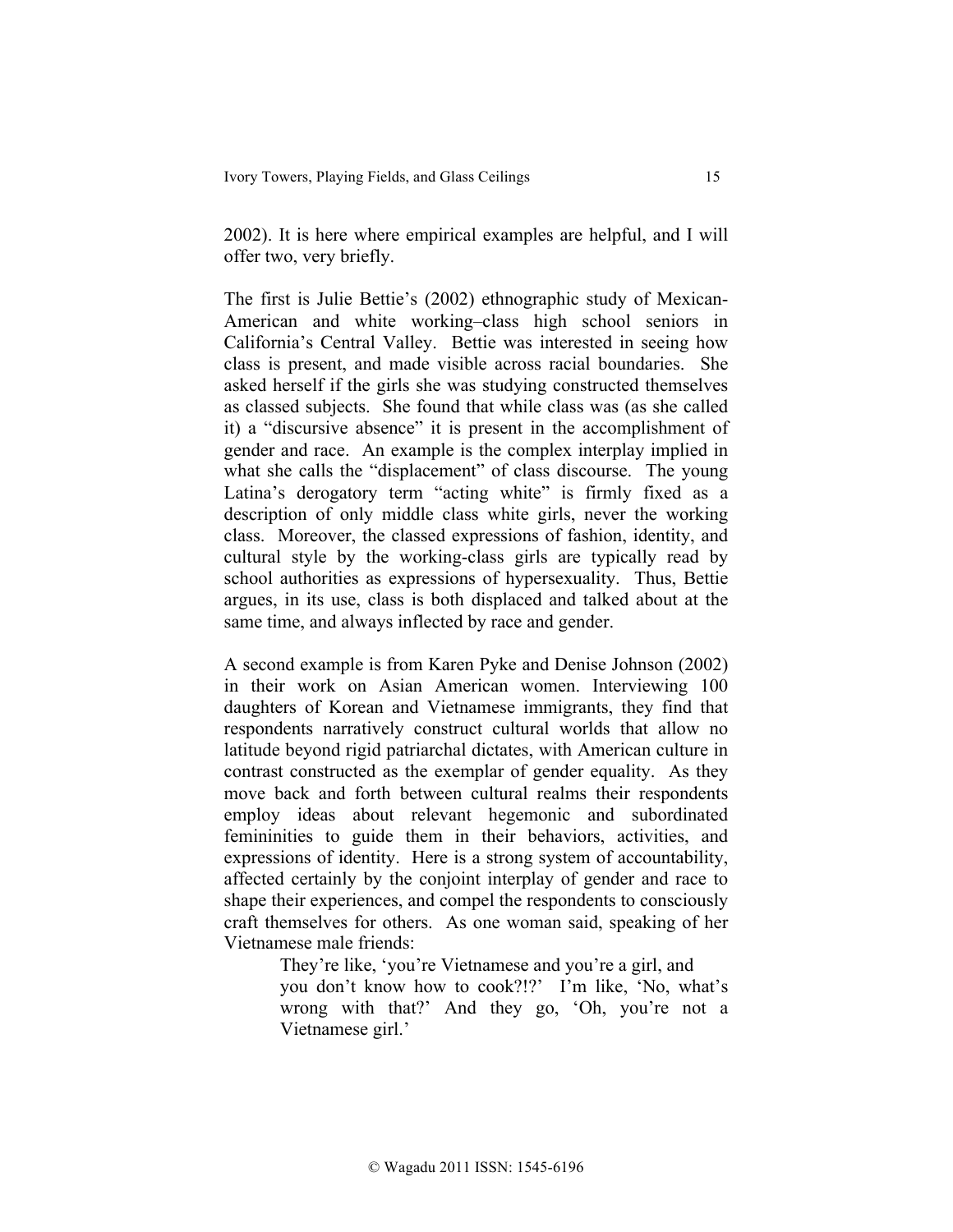So this is the framework I work from when I think practically about institutional change: choices that result in inequity take place at multiple levels, including representation, micro-interaction and social structure, but they combine to form both backdrop and context for our decisions as faculty, staff and administrators. The context in which we work has resulted from someone's prior actions, often then instantiated in our "natural" ways of working. Thus, each moment is a reflection of prior choices, current context, and prevailing institutional logics. These are the mechanisms that make a chilly climate chilly and I believe hold a key to understanding how to make institutional change.

An overarching theory of how institutional inequity operates still requires an understanding of the particular *contexts* in which change is sought. I draw on one example from work done by members of a consortium in which I participated, and is described in a book entitled, *Doing Diversity in Higher Education: Faculty Leaders Share Challenges and Strategies***,** edited by Winnifred R. Brown-Glaude, Rutgers University Press, 2009. There are a large number of discussions of best practices in this volume (including from my own research team at UC Santa Barbara), but I want to focus in particular on one discussion of microclimates in faculty retention at Smith College.

Before I heard the Smith team present their work, I had never heard of the term "microclimate", and I must say at first I thought it was just one more metaphor borrowed from meteorology. But, the word does direct us not just to the overall institutional culture on a campus (which is hard to get hold of and is probably too big an entity to grasp anyway) and instead focuses on the particular units in which interaction occurs, and where we actually experience our places of work and scholarship. As they define it, **"**A small, relatively self-contained environment within which a faculty member operates" (Ackelsberg, et al. 2009:84).

So, the Smith team noticed that it may be a campus climate that makes a big difference to *recruitment* of faculty, but it was the department that seemed to be decisive – either negatively or positively -- in retention. They undertook in-depth interviews with 20 faculty members, all with a range of biographic characteristics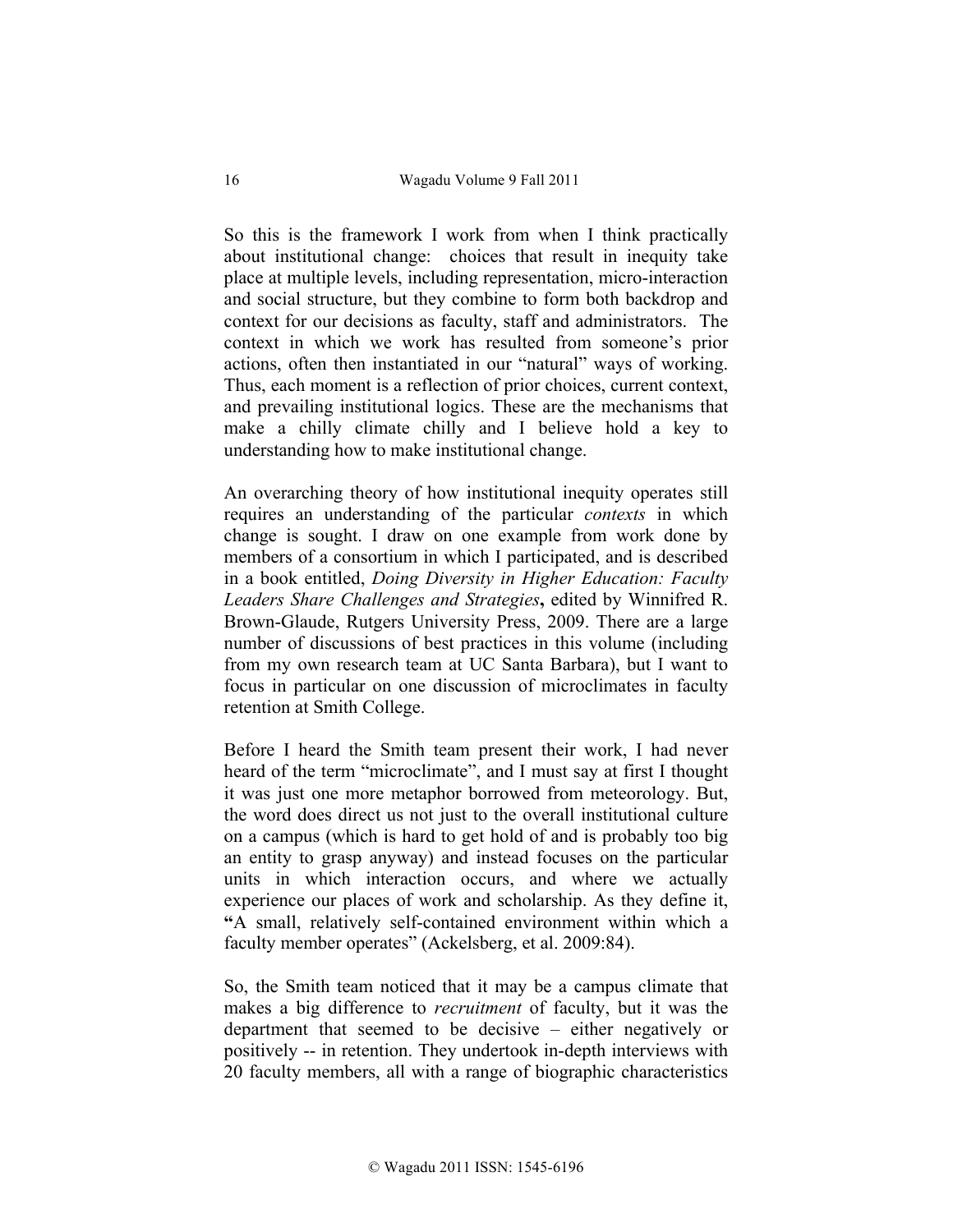and drawn from a variety of microclimates. Two findings stand out and are worth particular mention.

The most striking and obvious finding were the negative effects of bullying and harassment. I'm sure you are familiar with this one. It is certainly the way climates can exhibit their frigidity. The most common form is something I call "recreational dominance" – a fancy term for bullying – where faculty members invade the time and emotional space of weaker (often younger, or otherwise less powerful) colleagues apparently just for the fun of it. The disparagement can certainly impact faculty retention if it is coupled with a frequently expressed disdain for the scholarly work of others. I imagine there are many in this room who recall (long ago or recently) the difficulties one confronts when introducing new forms of feminist scholarship into their disciplines. It is also an apparently great challenge to department chairs (most of them completely unschooled in any sort of management) to intervene, defend, or otherwise advocate for those who are marginalized by such behavior. So, faculty members with options leave such environments – either to seek refuge in appointments in other departments, or to escape the campus altogether.

What the Smith researchers also found was that some of those they interviewed experienced very positive microclimates. There they found their work was affirmed, people were collegial and open to diverse viewpoints and scholarship. That's all well and good: some people inhabit healthy departments, and some inhabit dysfunctional ones. The important question for us – in search of better practices – is what do we do when such climates (okay, microclimates) are not built into the larger organizational culture? The answer at Smith was that some simple social events transformed some departments over time, but more importantly for our considerations, marginalized faculty found what the researchers called "alternative microclimates." As they say, "Indeed, participation in such alternative climates seems to have been the largest single positive factor affecting those who have persisted and thrived at the college over the years" (Ackelsberg, et al, 2009:94).

It is clear that alternative microclimates can provide a respite or escape from the predatory environments we endure day-to-day.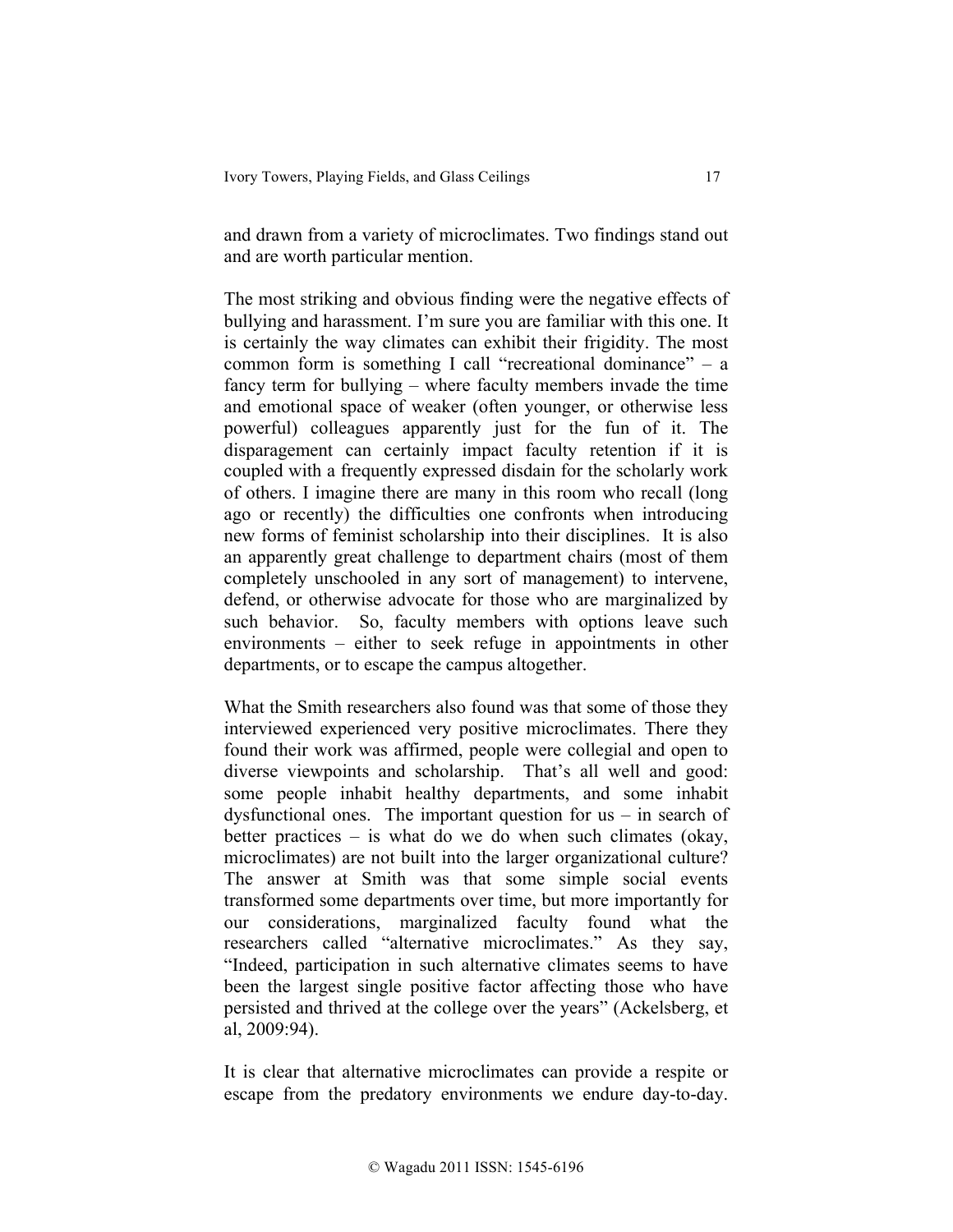They can provide a place to experience shared scholarly and collegial values, and enlivening discussions. One criticism, of course, of this model (and we heard it more in the old days about Women's Studies and Ethnic Studies departments) is that it drains off faculty energy for change in the microclimates that need it so desperately. Perhaps so. But I would also like to think about alternative microclimates as a way to move our institutions to better practices more generally. To do that, I will use an example close to home: The UC Santa Barbara Senior Women's Council. I will argue that through such alternatives, we move the entire institution forward to better – or even best – practices.

First the briefest of descriptions of the UCSB Senior Women's Council: Founded in 1994 out of a realization that without an organized group of women faculty with "clout" who could be a presence on the campus and serve as a kind of watchdog, we would keep fighting the same battles for equity, over and over again. We also wished to formalize what some of us were doing already: advising younger faculty, women faculty, and faculty of color, as well as informally advocating for their recruitment, promotion, retention and equitable treatment. The initial mission statement and description of purpose has three parts, representing three motives of the organization. The first is the need to insure adequate representation of women in faculty governance:

> We come together in this regular forum out of concern for the small number of senior women in academic and administrative positions, the continuing lack of a political presence for senior women, and our often debilitating isolation from one another.

The second acknowledges the extensive campus service of women faculty, but also aims to insure that this service does not unduly burden any individual:

> We are a group that advocates service to the campus by tenured women faculty, but in ways coordinated to be much more inclusive and less burdensome for each individual. In the process, we will share information and provide each other the support often lacking in the day-to-day groups where we may be a significant minority.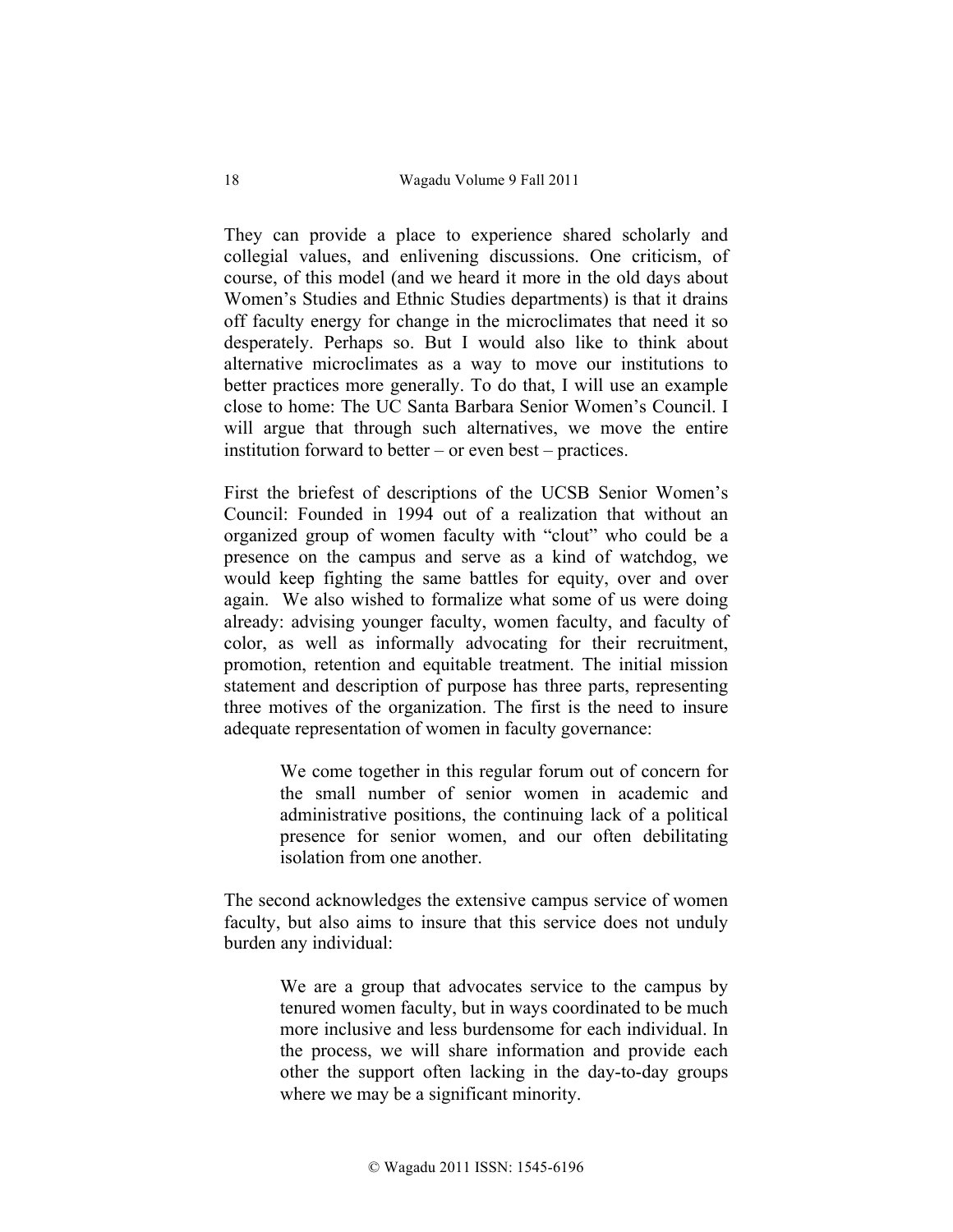The third recognizes that the issues of concern to the group touch others on the campus, necessitating coalition and cooperation.

> We come together to advocate for women's representation as senate and administrative leaders, to improve the conditions under which we work, and to coalesce with other groups who seek to improve the campus commitment to excellence, equity, and diversity.

Each directs the organization to a particular kind of work and way of being, and is obviously crafted for a certain sort of institution. Nevertheless, we can ask what might this suggest more generally for the creation of alternative microclimates and possibilities for change?

First, colleges and universities are replete with opportunities for groups to define themselves and operate quite differently from conventional bureaucratic and administrative structures. That is, this sort of institution is significantly more open to alternative microclimates than most work organizations. So, it wasn't all that difficult to declare ourselves established and begin laying the groundwork for a campus presence. Second, such alternatives are perfect examples of a self-fulfilling prophecy, with a little twist: if enough people tell enough people that your opinion matters, eventually someone will ask you for it. One of the first things we did was to hold a press conference about the lack of women serving on faculty governance committees. We were helped along by the then faculty senate chair who made a remark in a legislature meeting about how the representation of women and minorities was in no way a concern. This put us on a kind of map more quickly than we might have wanted, but from then on the Senior Women's Council was, metaphorically speaking, "at the table".

Third, alternative microclimates can define themselves as both independent but at the same time deeply engaged in campus issues. When we first formed, we were determined to be seen as independent from the infrastructures we thought excluded us in the first place. And that was smart, then. But later, we began to suffer from what Hawkesworth, et al. called "incomplete institutionalization" – success that is born of marginalization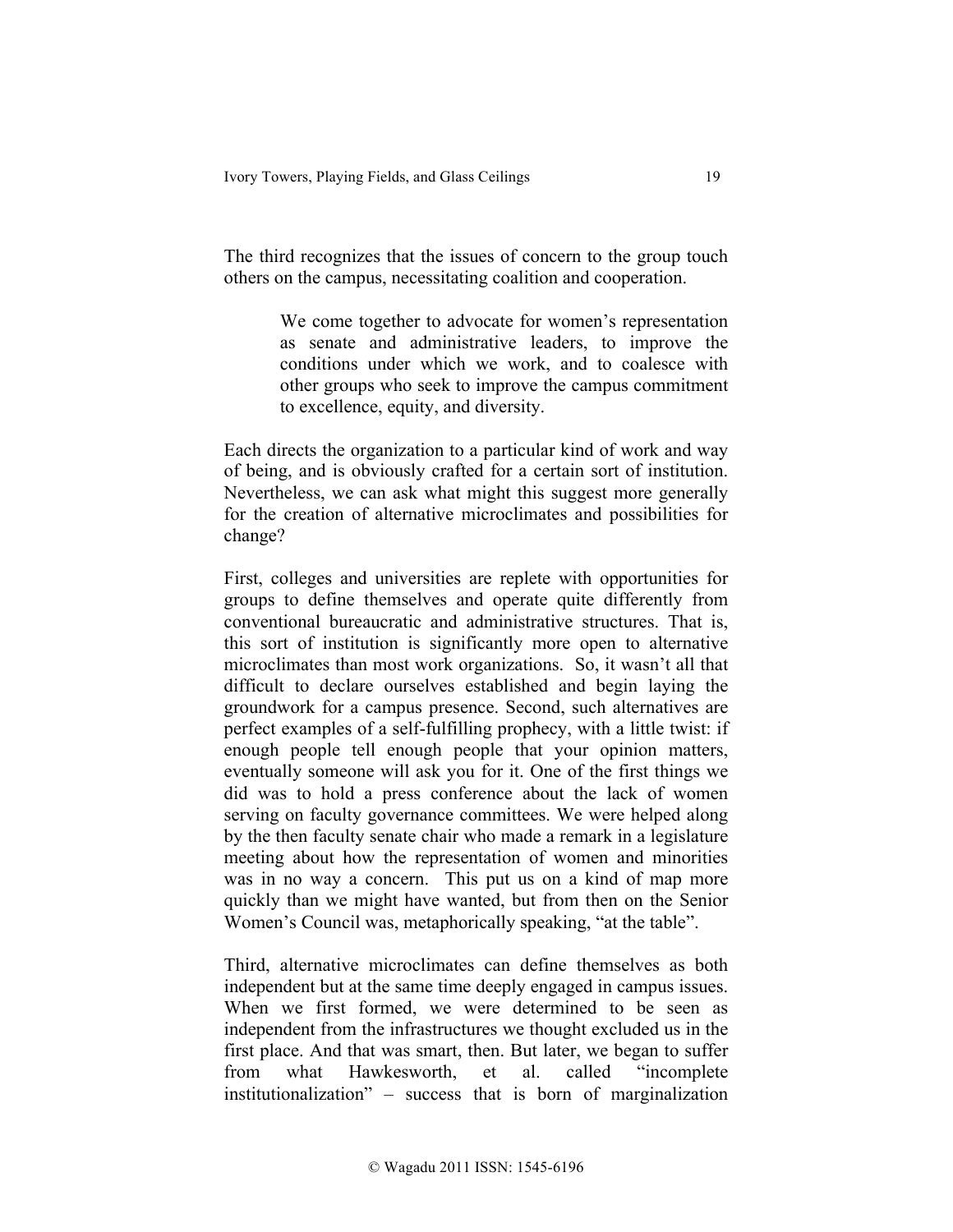(Hawkesworth, et al., 2009). We were not beholden to any administrative office, but at the same time we didn't have the funds to do very much. Fifteen years later, we now accept funds from the Executive Vice Chancellor, but we still claim autonomy in all decision-making about who constitutes the group, what issues to take on, etc. This has resulted, for example, in workshops and panels for untenured faculty that have quite a different content than those held by the administration. In addition, we are free to choose the methods by which we advocate for women faculty experiencing inequitable treatment from colleagues, chairs, or administrators.

Some of we founders of the Senior Women's Council were quite resistant to this arrangement. However, I have since seen that because we are in closer relation to the administration, we are able to press for change much more rapidly. And this leads me to my last point about alternative microclimates: the UCSB Senior Women's Council is now in a symbiotic situation of funneling suggestions for institutional change to an administrator with the title of "Associate Vice Chancellor for Diversity, Equity, and Academic Policy". Thus in the last year we have had a hands-on role in rewriting personnel policy on parental leaves to be more family friendly, encouraging much greater attention to getting chairs briefed on such policy; altering personnel practices to address a "glass ceiling" problem at the post-tenure, Associate Professor level; proposing a new survey to assess institutional climate solely for women faculty of color; promoting the development of a Career Equity Review, and urging the investigation of parental leave for graduate students and its effect on their progress. My point is that on many, many campuses it is faculty energy and effort that can successfully drive some administrative agendas, and they can be capitalized on with great success.

*All* institutional practices – good, better, or best – have to find their place in particular institutional cultures, climates, and yes, microclimates. But what I have tried to do is to look past the metaphors at some mechanisms that lie behind the pervasive inequity under which we often work, and consider some opportunities for change that institutions like ours present. In the end whatever *individual* success we enjoy, it is we who must bear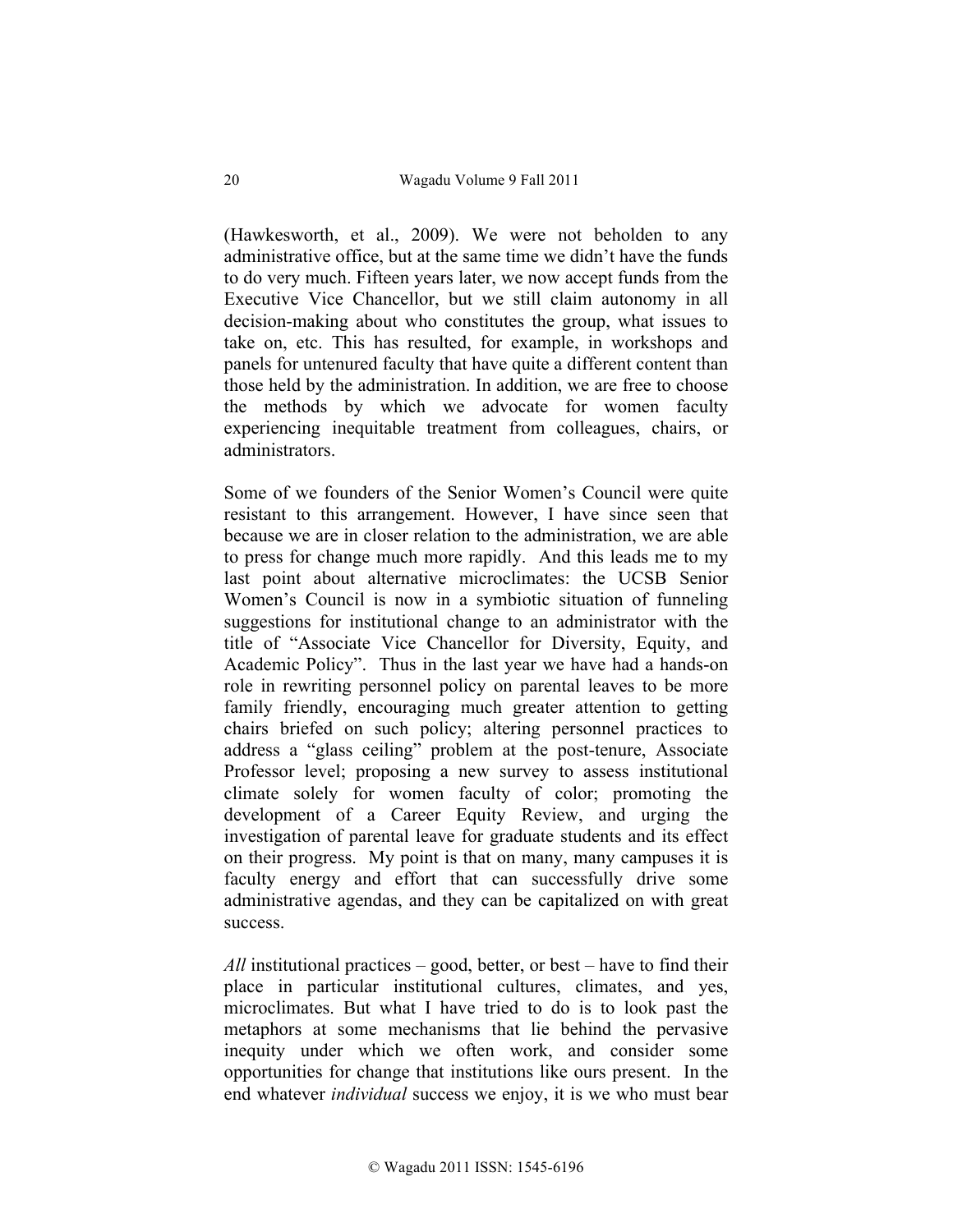Ivory Towers, Playing Fields, and Glass Ceilings 21

the responsibility for creating institutions of higher education that are worth having.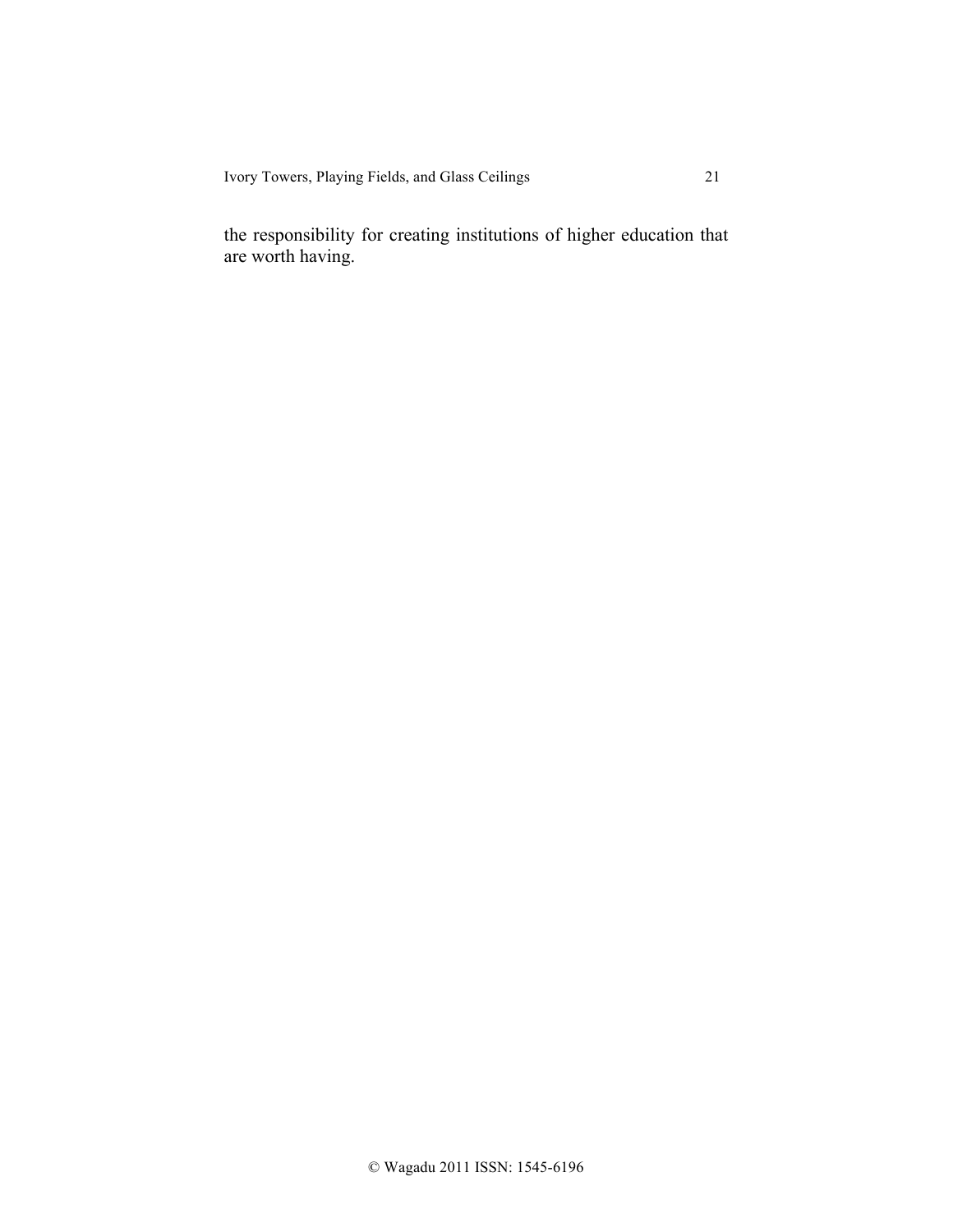## REFERENCES

- Ackelsberg, Martha, Jeni Hart, Naomi J. Miller, Kate Queeney and Susan Van Dyne, "Faculty Microclimate Change at Smith College" Pp. 83-102 in W. Brown-Glaude (ed.) *Doing Diversity in Higher Education: Faculty Leaders Share Challenges and Strategies.* New Brunswick, N.J.: Rutgers University Press, 2009.
- Bettie, Julie, "Women Without Class: *Chica, Cholas,* Trash, and the Presence/Absence of Class Identity," *Signs: Journal of Women in Culture and Society* 26: 1-36.
- Boushey, Heather and Anne O'Leary *The Shriver Report: A Woman's Nation Changes Everything.* New York: The Center for American Progress, 2009
- Fenstermaker, Sarah, and Candace West *Doing Gender, Doing Difference: Inequality, Power, and Institutional Change.*  New York: Routledge, 2002.
- Fenstermaker, Sarah, Candace West and Don Zimmerman, "Gender Inequality: New Conceptual Terrain" Pp. 289-307 in R.L. Blumberg, *Gender, Family and the Economy: The Triple Overlap.* Los Angeles: Sage Publications, 1991.
- Hawkesworth, Mary, Lisa Hetfield, Barbara Balliet, and Jennifer Morgan, "Feminist Interventions: Creating New Institutional Spaces for Women at Rutgers. Pp. 137-165 in W. Brown-Glaude (ed.) *Doing Diversity in Higher Education: Faculty Leaders Share Challenges and Strategies.* New Brunswick, N.J.: Rutgers University Press.
- Matsuda, Mari "Beyond and Not Beyond Black and White: Deconstruction Has a Politics" Pp. 393-398 in Valdes, Francisco, Jerome Culp, Angela P. Harris (eds.) *Crossroads, Directions and a New Critical Race Theory.*  Philadelphia, PA: Temple University Press, 2002.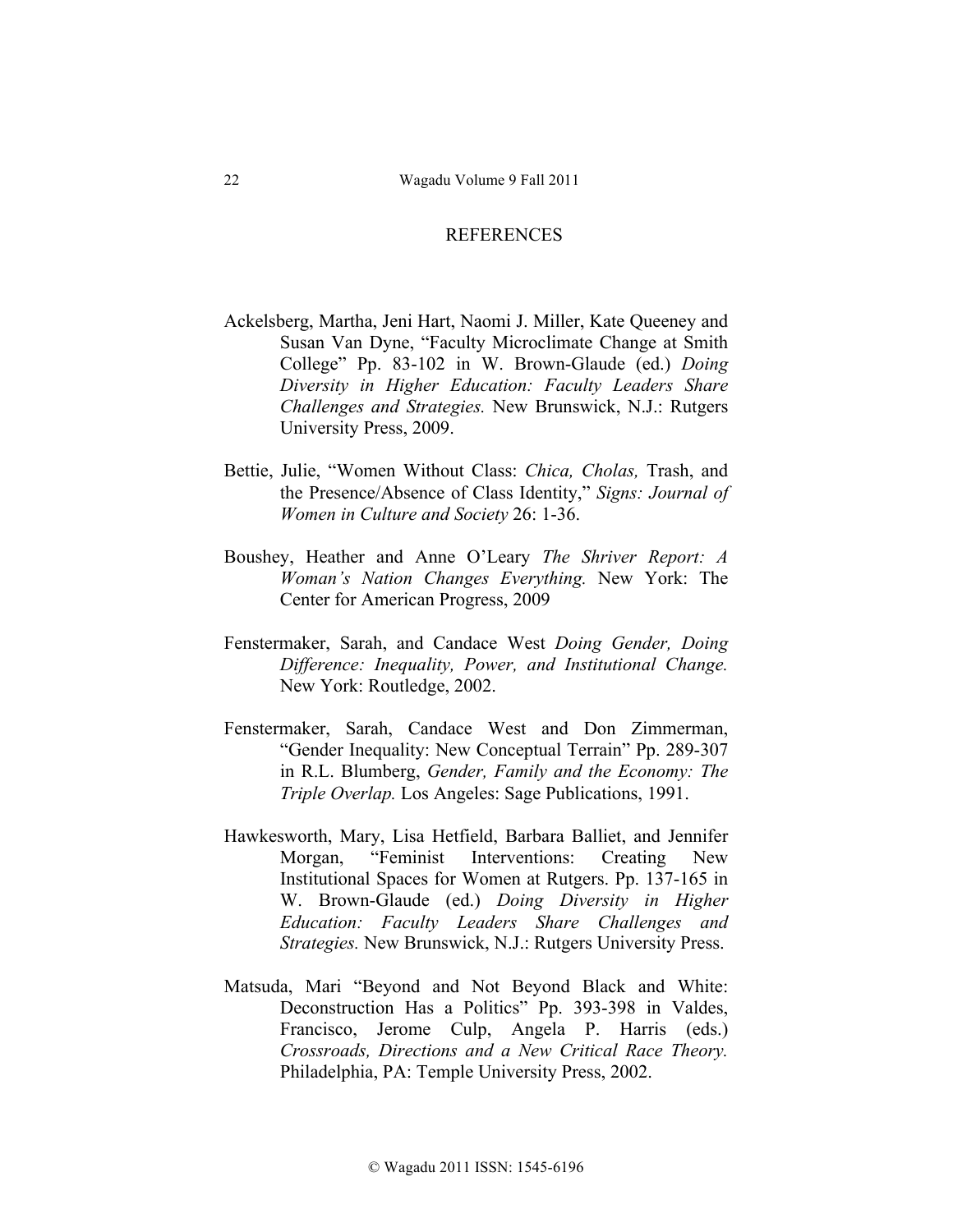- Schwalbe, Michael "Charting Futures for Sociology: Inequality Mechanisms, Intersections and Global Change." *Contemporary Sociology* 29: 275-281.
- West, Candace and Don Zimmerman, "Doing Gender" Gender *and Society* 1: 125-151.